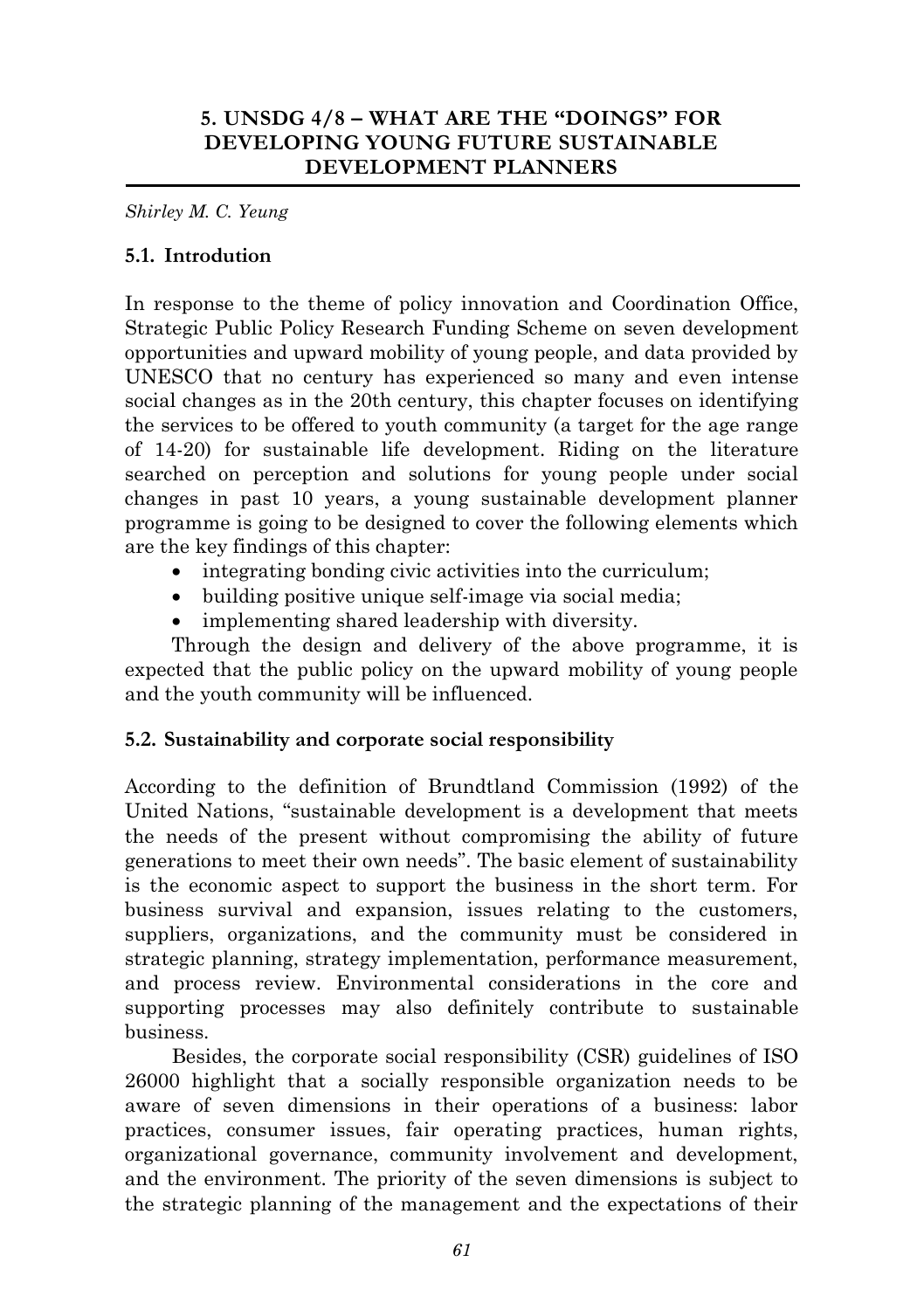stakeholders. For example, the management of a banking organization may need to understand the expectations of their customers when designing and launching different kinds of financial products and services, may need to identify not only their responsibility but also that of their business partners in the supply chain, may need to think about the environmental issues affecting their operations, their customers and their suppliers, and may need to consider ethical issues in their decisionmaking process to balance the economic, social and environmental impacts of sustainability; and the seven dimensions of CSR. The ISO Working Group on Social Responsibility (WGSR) has a high level of consensus in considering the needs of stakeholders in the guidelines of ISO 26000 for the benefit of the community.

The decision to move to the CD stage is not only a milestone in the process of developing ISO 26000. It is also living evidence that the multistakeholder approach adopted by ISO for this task is an effective tool for dealing with complex subjects in large and highly diversified groups (Cajazeira, 2008).

According to Cajazeira (2008), the major principles for ISO 26000 are accountability, transparency, ethical behaviour, consideration for the stakeholders, legality, international standards, and human rights. It is the responsibility of organizations to consider the needs of the stakeholders in these seven aspects when designing work processes or executing business-related activities. ISO 26000 conveys a message that non-economic inputs and soft side of outcomes are the trends of the quality management system (QMS).

This chapter explores the perception of young people on social changes and solutions for youth community with consideration of programme accreditation-related requirements of an accreditation body for designing a module of young sustainable development planners for life development and United Nations and Sustainable Development Goals 4 and 8 – economic impacts with decent jobs with higher-order skills with value creation.

## **5.3. Sustainable organization – Stakeholder and alignment**

The phrases of sustainability and corporate social responsibility (CSR) have been used interchangeably in the past few years. Organizations of different nature are seeking to report not only their financial performance but also social performance for brand building and trust gaining. A demand for social reporting with accountability and transparency has been on the rise. Research in the past decade has uncovered that the management of organizations needs to care about the expectations of stakeholders in a community for increasing their market competitiveness in the 21st century. In 2009, Wirtenberg uncovered seven qualities for building a sustainable enterprise, they were: top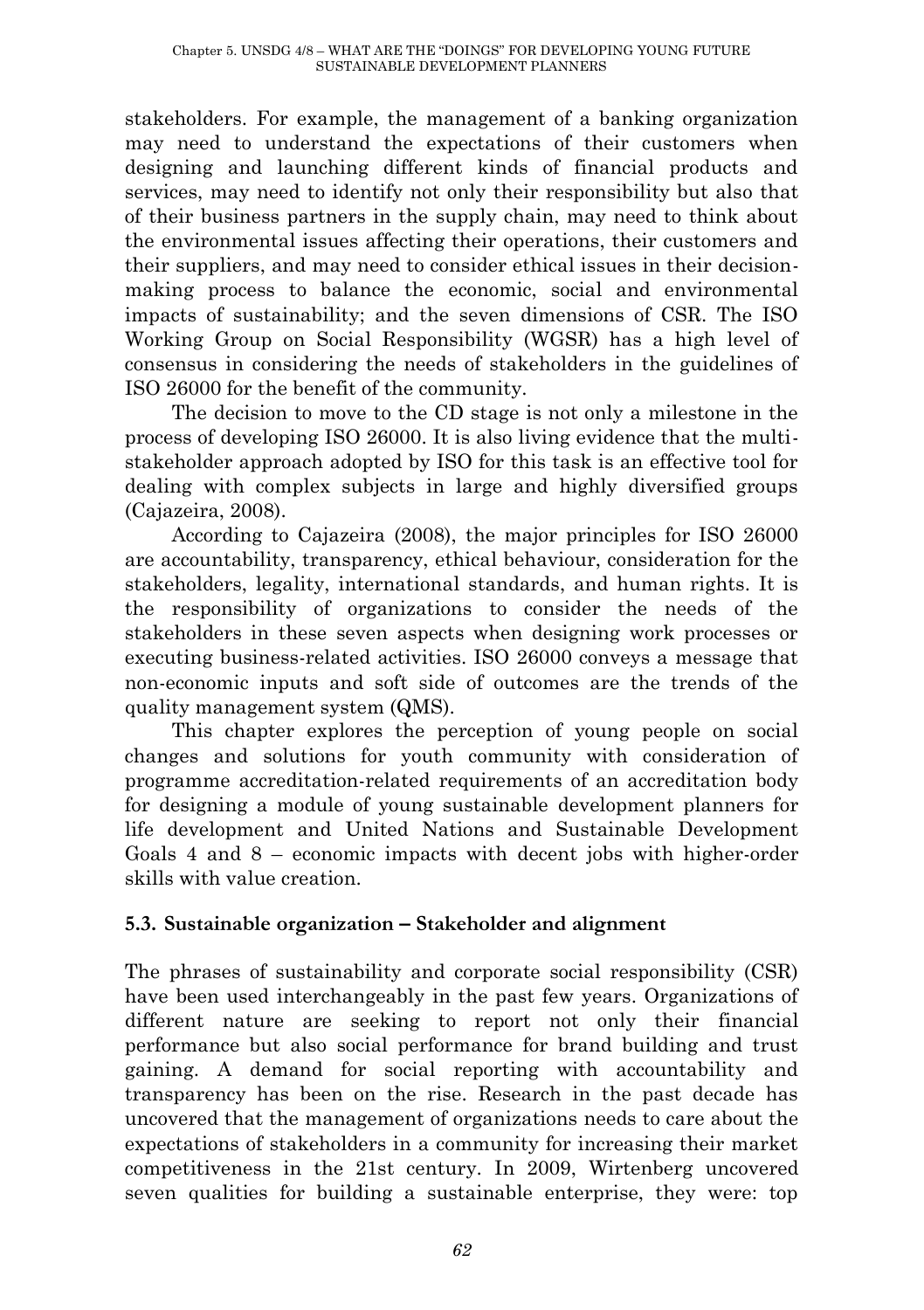management support, centrality to business strategy, values, metrics, stakeholder engagement, systems alignment, and organizational integration. From the findings of Wirtenberg, it was found that system alignment and organizational integration were the weakest dimensions of most enterprises. Hence, it is worthwhile to explore how to integrate the various aspects of sustainability to communicate to the public that the organization is a responsible one.

Elements affecting the system alignment and organizational integration include structures, processes, culture, and issues of the environment, health, safety in the supply chain are the concerns of the public. A responsible and sustainable organization needs to have a system to integrate all concerned issues of products or services that are going to launch for the public to reduce unnecessary risks.

Wirtenberg (2009) mentioned that wisdom came from the knowledge of converting data into information. He also mentioned that metrics for measuring performance is important for a sustainable organization. To manage people's behaviour successfully internally and externally, the management needs to have a system and a metric of measuring performance. Shani and Docherty (2003) highlighted that designing a sustainable learning organization needed to have wellrounded planning, making learning more conscious with a better-focused effort and measurement for accountability. Under globalization, it is time to learn how to build a framework for a sustainable organization – a plan with a sustainable strategy, with meaningful contextual measurements and issues related to its stakeholders, products, and services. Shani and Docherty (2003) mentioned that people's knowledge and skills and the way they organized were probably organizations' most viable means of competition. That is to say, learning how to plan, how to integrate, how to align, how to act responsibly to the stakeholders are the key lessons of sustainability. In this chapter, the interest lies in exploring the perception of young people on the role of media in CSR and identifing the key elements in curriculum design for the future of media to enhance values of CSR and sustainable development mindset for talent development.

## **5.4. Accreditation requirements and programme delivery**

Christensen (2011) also identified a few new traits of universities of which curriculum has been a focused area. For example, university programme and accreditation with implications in advanced study opportunities, integrated majors with implications in high customisability and low cost of curriculum creation, activities programme and a leadership model with the implication in increasing student involvement and lowering operation cost, and the internship programme with implications in enhancing career.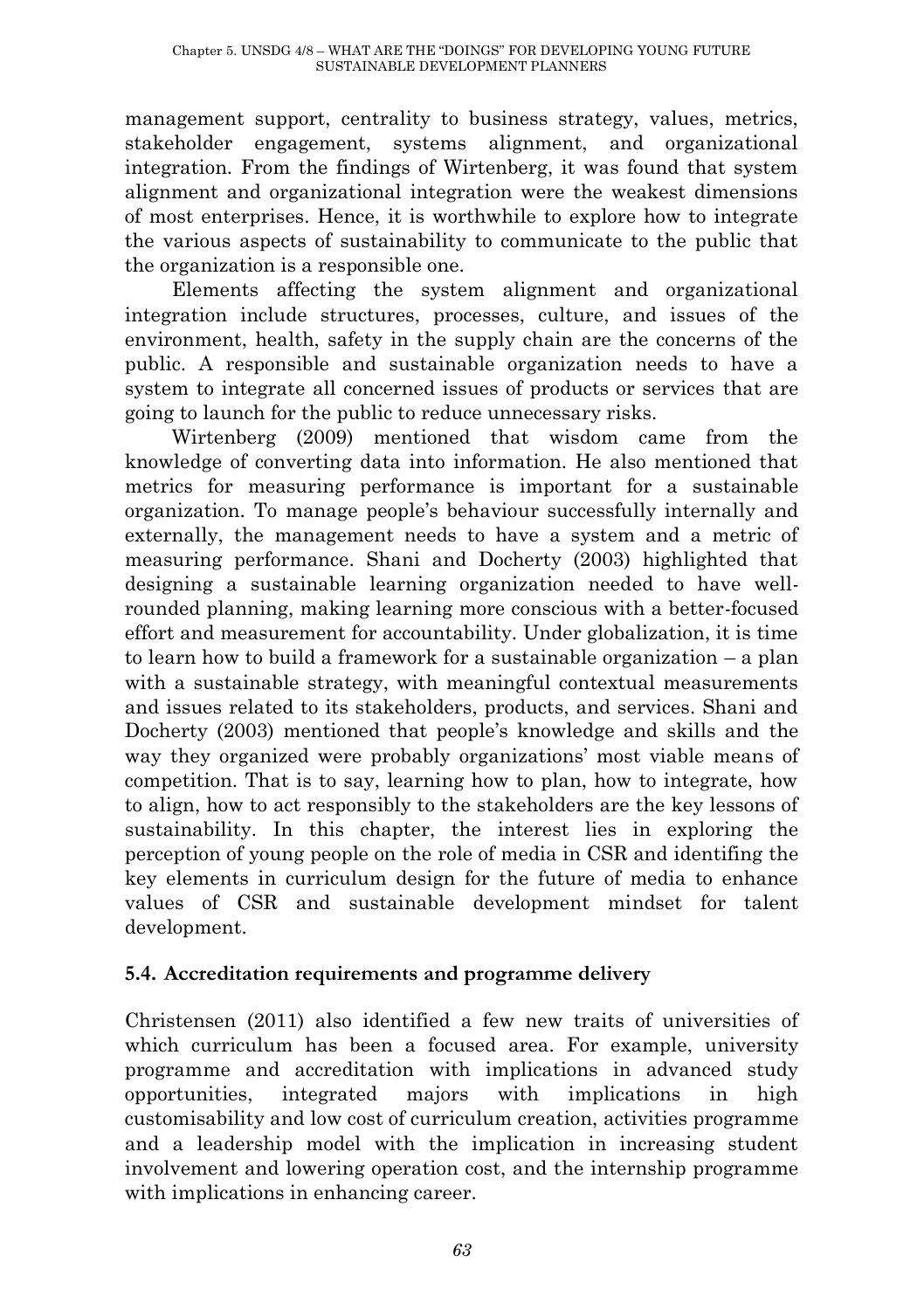Hence, educators need to consider the perception of young people on the role of media in CSR and integrating the accreditation requirements of the programme design to customizing teaching materials with use of media, responsibility of reporters and important of contemporary social, economic and environmental issues to engage learners and the community to develop higher-order thinking skills for values creation and personal development.

In recent years, international and local programme accreditation bodies have adopted an evidence approach to validate programmes. Assurance of learning is usually included in the requirements. In response to this, the Education Bureau (EDB) of Hong Kong has been promoting the use of the outcome-based approach for attaining different levels of Qualifications Framework (QF) in both academic and vocational sectors in the past five years. According to Yeung (2011b), the QF was born in 2008 to help people in Hong Kong to set a goal for life-long learning with qualifications assured through the seven levels of qualifications covering academics, vocational and continuing education. The QF levels help visualize an articulation ladder for the learners. A level 1-3 covers certificate level programmes while a level 4-7 covers diploma, undergraduate degree, master's degree, and doctoral degree programmes. In each level, there are from two to six descriptors to measure the learning outcomes of modules in a programme. And these descriptors are classified into the following four categories:

- 1. Knowledge and intellectual skills;
- 2. Processes;
- 3. Application, autonomy and accountability;
- 4. Communication, IT and numeracy.

In 2018, the generic descriptors of QF levels have been re-visited to align with the change of society. When comparing the QF level 5 generic descriptors (2008 version) with that of 2018 version (see below), the key characteristics have been identified:

- focusing on generating ideas and applying skills from subject/discipline and sector level;
- formulating evidence-based responses to issues and problems identified in the learning processes;
- educating learners not only in achieving goals/targets, but also setting the goals.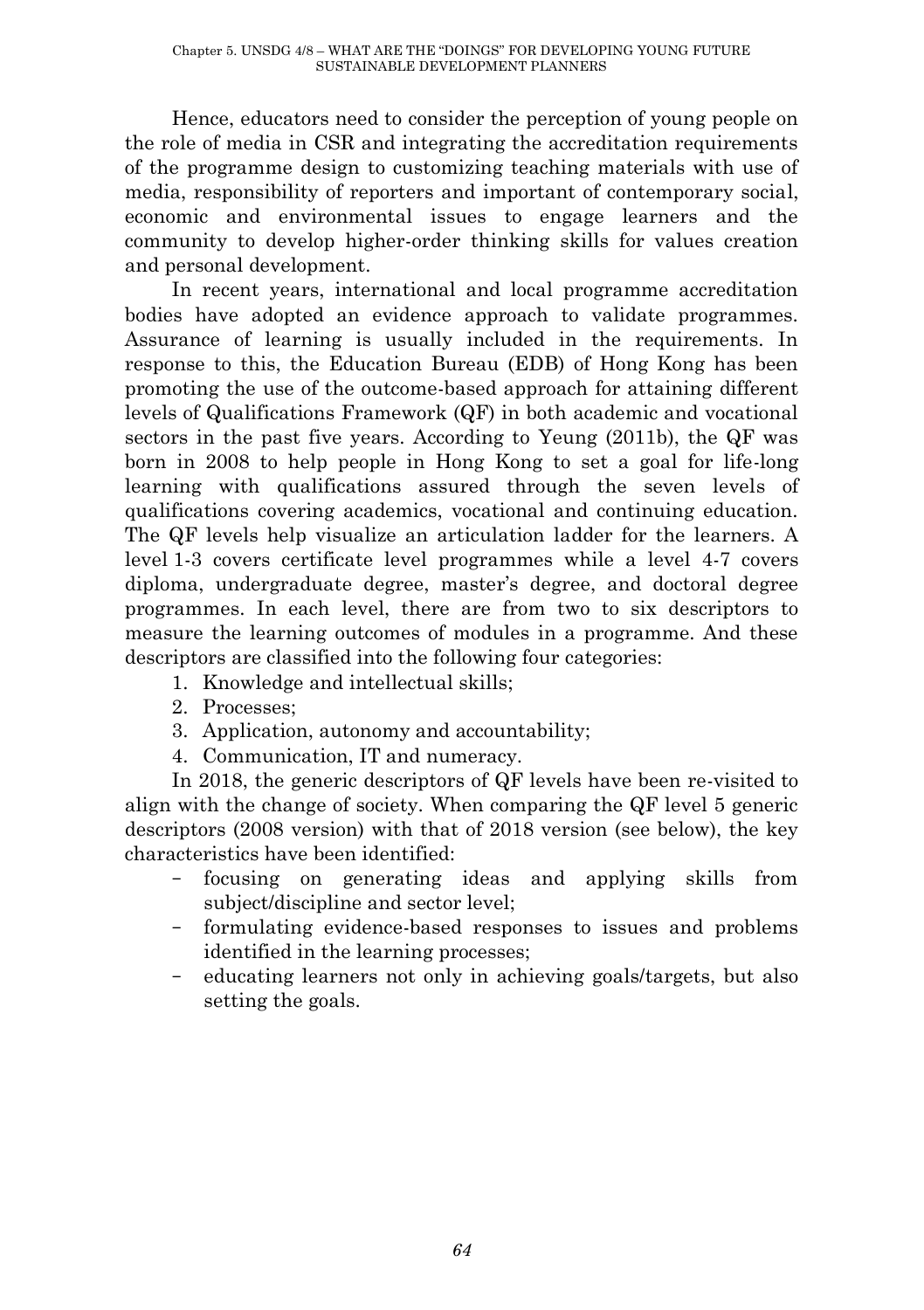## **Figure 1.** Generic level descriptors

# OF Level 3



*Source: Education Bureau (2008).*

Through understanding programme accreditation requirements, the QF level descriptors with learning outcomes, understanding the perception of young people on social changes and solutions for youth community from the literature and interview results collected from educators and NGOs, HK, Spain, Turkey, Malaysia, a meaningful and contemporary curriculum may fit to the change of the society.

## **5.5. Methodology**

Sharda et al. (2013) mentioned that analyzing data could be used to understand customers/clients and business operations to sustain growth and profitability for enterprises. Data can be found in various forms and fashions. Using timely data can help interpret a current phenomenon for decision making. They further pointed out the following ways for data mining for the benefits in business sustainability (Sharda et al. 2013, pp. 155-156):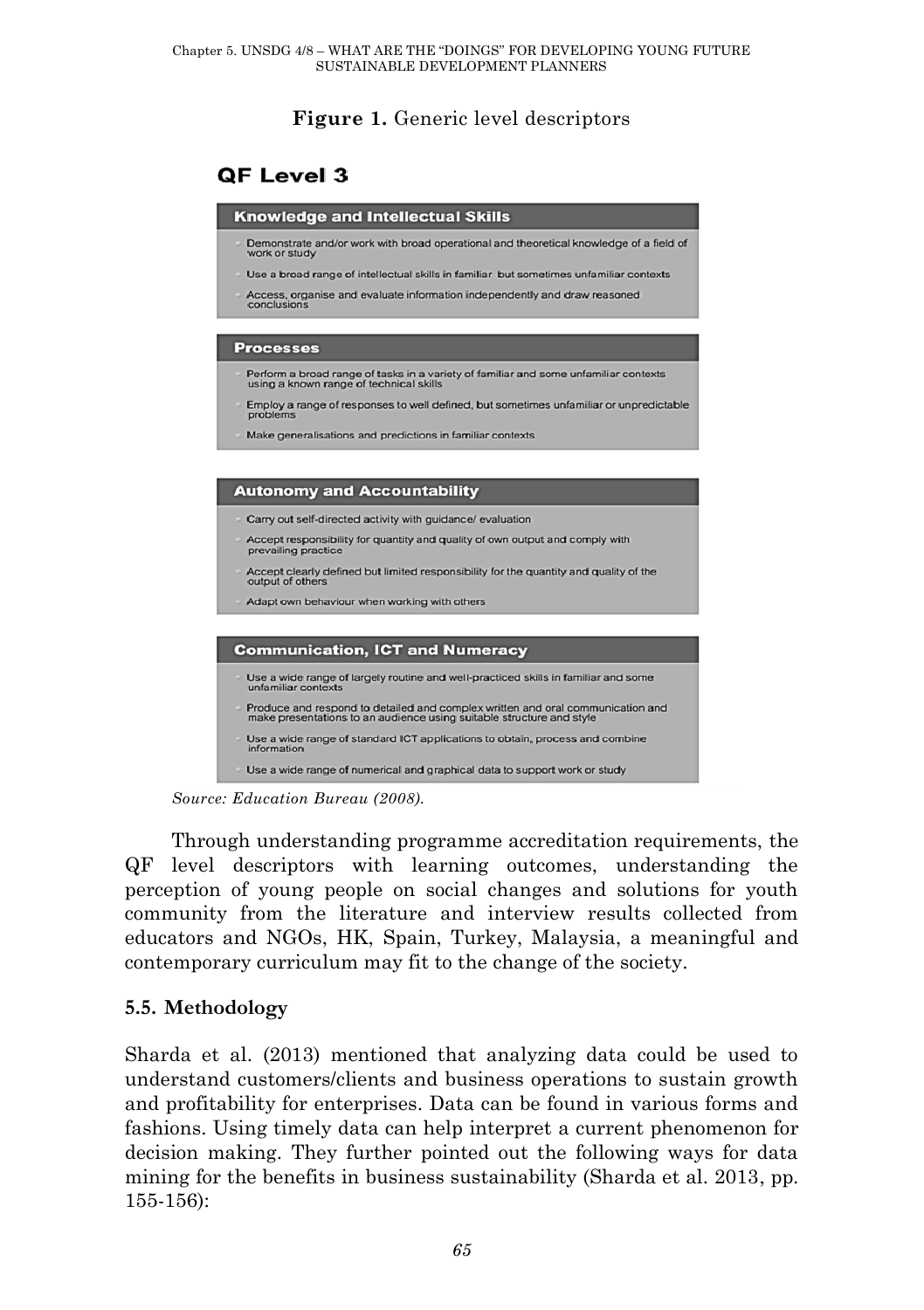- 1. Association finding commonly co-occurring grouping of things for a market analysis.
- 2. Predictions identifying the future occurrence of certain events based on what has happened in the past.
- 3. Cluster information seeking the nature of groups of things based on their known characteristics.
- 4. Sequential relationship discovering time-ordered events.

Data can be verbal and non-verbal messages. It represents the ideas of people. If data can be co-ordinated, integrated, controlled in a meaningful way, the behaviour of people or an organization can be understood, predicted and controlled. With the use of content analysis and related qualitative software, for example, N'vivo, data can be analyzed and interpreted meaningfully and comprehensively. A content analysis can be regarded as a tool for understanding people's thinking and beliefs, to uncover the methods of persuading people to accept ideas, to differentiate practices among certain groups of people and to see the trend of certain practices. Textual messages are the data that content analysis works with and from which concepts for further analysis are derived.

The content analysis is a systematic and objective analysis of selected text characteristics. It involves counting the number of words and the frequency of different types of words; finding out the characteristics of themes, building relationships among items, paragraphs, and finally establishing meaningful concepts. It is not simply a quantitative research method but also a qualitative one since the purpose of the writing is also understood through doing the analysis. The advantages of content analysis are: 1) no people are involved; 2) no experiments are required; 3) texts from the recent past can reflect social phenomena.

However, the content analysis also has limitations. There may be issues relating to the availability of texts and the interpretations may be subjective. To guard against undue subjectivity, researchers should follow the pieces of advice of Babbie (2001):

- trace the person or authority composing the documents;
- think about the reasons behind the existence of the documents:
- find out the ways of acquiring the information contained in the documents;
- investigate the magnitude of biases in the documents;
- identify the main concepts used by the writer;
- internalize the concepts that the documents have demonstrated.

The following analysis involves a mixture of qualitative paper analyses and interviews conducted in China and Hong Kong in 2018 on the elements for a second life and responsible corporations on adopting UNPRME principles in staff aged 45-65.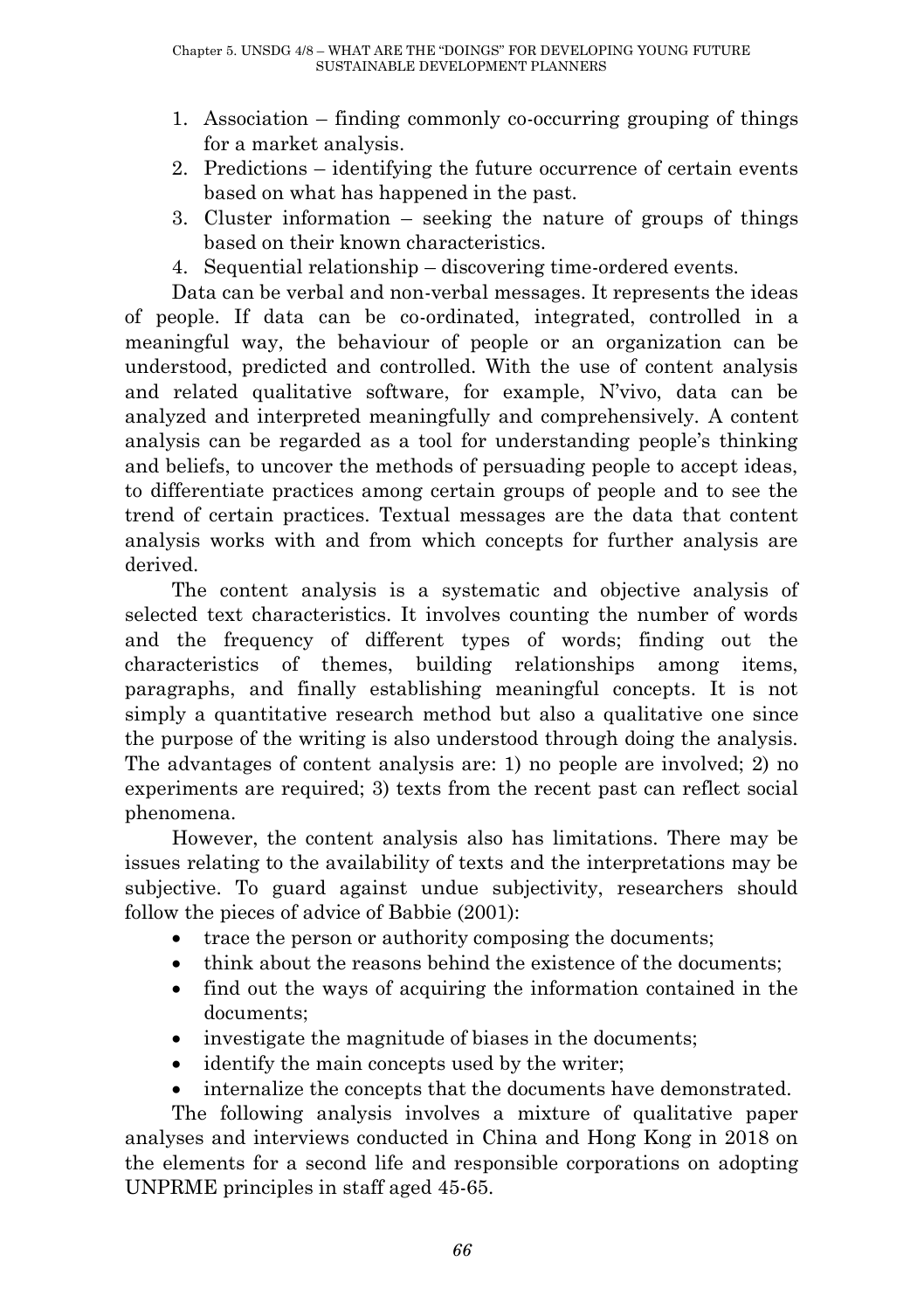The chapter aims to explore an innovative self-managed programme "Young Sustainable Development Planner" for the youth community aged 14-20 with future skills. It is assumed that the programme related services are designed with civic and diversity elements to satisfy the needs of the changing society.

Based on the following timeline, qualitative content analysis on selected 15 research papers on youth perception on social changes and solutions for youth development, a followed-up questionnaire and interview scholars and professionals from education, NGOs and global sustainable development network has been carried out to identify the key elements of designing a programme with diversity elements mentioned by Dobbin and Kalev (2016).

| <b>Time</b>    | <b>Item</b>                                                                                                                                                                                                                      |  |  |
|----------------|----------------------------------------------------------------------------------------------------------------------------------------------------------------------------------------------------------------------------------|--|--|
| Beginning of   | Qualitative analysis on seven selected articles on the perception of                                                                                                                                                             |  |  |
| January 2020   | the youth on social changes with references on five key dimensions.                                                                                                                                                              |  |  |
| End of January | Qualitative analysis on eight selected articles on solutions for the                                                                                                                                                             |  |  |
| 2020           | youth development with references on six key dimensions.                                                                                                                                                                         |  |  |
| February 2020  | Based on the key findings of January 2020, invite UNSDGs<br>network members and educators for questionnaire/interview<br>follow-up on the three selected dimensions to design a programme<br>for the youth community aged 14-20. |  |  |

**Table 7.** Timeline

According to the report of OCED (2018) "The Future of Education and Skills 2030", well-being and using new information for new values are crucial. The design principles for the eco-system include student agency, rigor, focus, transferability, coherence, alignment, and choices. This is a good start for educators, trainers, parents, students, and government policy-makers to think about actions that need to be taken today to shape our future. On the other hand, "Future of Skills", employment in 2030 of Pearson, also mentioned the top 10 occupations predicted to experience increased demand through 2020 from the UK and the USA markets. The following items are common to these two markets: 1) food preparation and hospitality trades; 2) healthcare and personal appearance; 3) community and social services; 4) teaching and educational professionals.

For the future skills, abilities and knowledge associated with rising occupations that are common to the UK and the USA markets are fluency of ideas, active learning, learning strategies, and originality. It is suggested to create a scenario with moderate to highly complex issues for students to develop these skills. Teachers and trainers also need to be innovative to re-invent more challenging teaching strategies to help students to learn in an engaging way with new values creation to sustain.

For example, nurturing young generations to be a servant leader to design market and manage services, especially healthcare, personal care,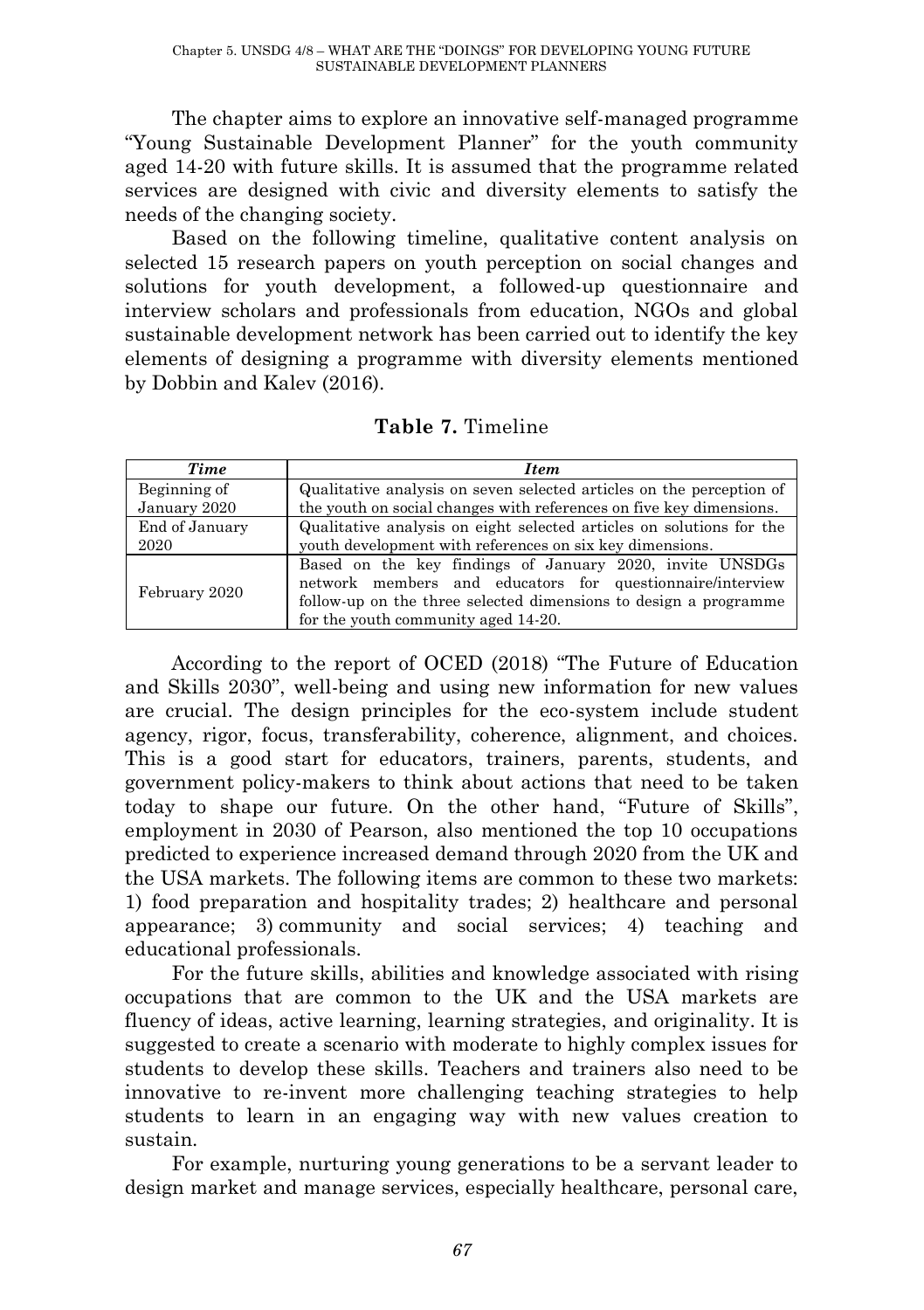and social services industries with innovations and technology to serve the community with new knowledge, skills, attitude and values of servant leadership, passion to serve for harmonious relationship building.

## *Phase I*

The text search is conducted on the keywords related to three main constructs – socialization, influence, and power in relation to the demand and absence of support from the perspectives of young people from study in different countries (2015-2020) it is found that the total references on these five areas are:

- 1. Dissatisfaction on political situation (1,534);
- 2. Influence from social media (909);
- 3. Absence of reliable role model (497);
- 4. Absence of common grievance channels (342); and
- 5. Absence of secured future (284).

Based on the above qualitative analysis conducted with N'vivo on the social skills on young people (7 articles selected from 2015 to 2020), many insights have been gained from these 5 elements which are worth to consider when re-inventing curriculum and training materials to enhance social skills and future skills development for a more bonding community. The government, educators and interested parties need to work collaboratively on the possible solutions for the youth community for the coming 10 years.

## *Phase II*

After understanding the perception of the youth on social changes, the author conducted a second round text search on the keywords related to the solutions for youth development from literature from 2006 to 2018 it is found that there are six dimensions with highest references:

- 1. Bonding building civic activities (704 references);
- 2. Sustained social results (690);
- 3. Shared leadership with diversity (609);
- 4. Cross generation connection (553 references);
- 5. Positive unique self-image (526);
- 6. Clear policies to clear attributes (340).

The government, educators, trainers, and stakeholders involved with youth development need to consider integrating these 6 elements into existing high school and undergraduate curriculum for developing young future sustainable planners with shared leadership and diversity.

## *Phase III*

Based on the above qualitative and quantitative analysis conducted on the possible solutions for the youth community, the author designed a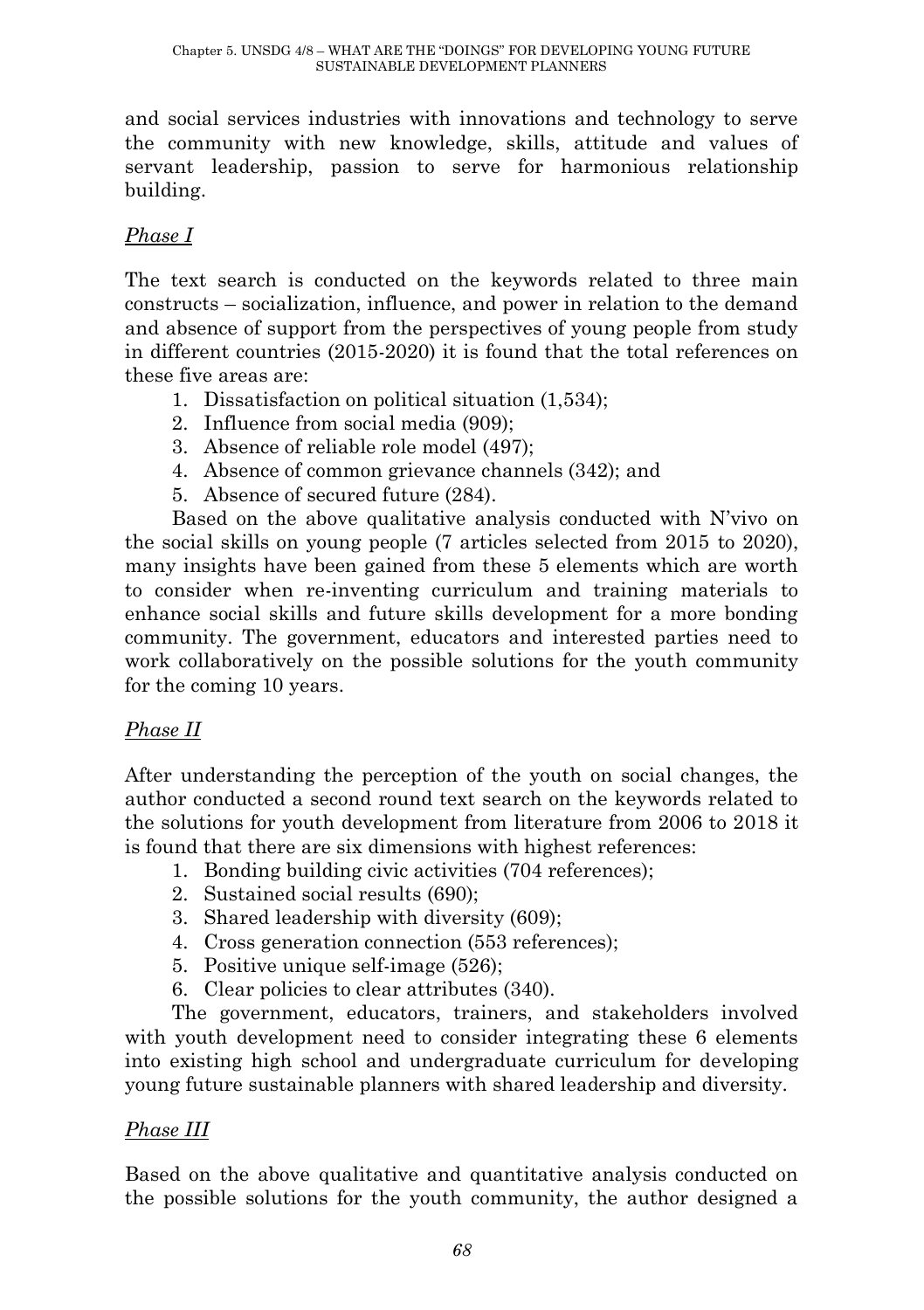questionnaire with the 5 key perception areas and the 6 possible solutions to seek inputs from Hong Kong and overseas professionals, including a psychologist and a United Nations Sustainable Development Network member. A total of 7 stakeholders from Hong Kong, Malaysia, Spain, and Turkey have been approached with feedback received. Most of the respondents are over the age of 50 and they have experiences in volunteering work and agreed that CSR and liberal studies are important in the sense of generating socio-econ and diversified impacts and developing critical thinking respectively. The following three areas are rated as 5 on a 5-point scale:

- 1. Creation of positive unique self-image;
- 2. Implementation of shared leadership with diversity;
- 3. Joining bonding civic activities.

The insights gained from interviewees in Phase III are in line with the literature search in Phases I and II. A research area has been opened on designing a programme with these three elements for the youth community to develop a positive unique self-image with shared leadership, diversity, and bonding civic activities. For the future research area, it is expected to engage young people (aged 14-20) to take a pilot study on the suggested programme to validate the programme learning outcomes mentioned in Table C.1 (see Appendix C).

#### **5.6. Conclusion**

The purpose of this paper is to explore the perception of the young community on social changes and the solutions for young people aged 14 to 20 for future skills development for future responsible sustainable development planners. It is suggested to integrate the suggested programme (Table C.1) into regular secondary and undergraduate education with support from the government.

Based on qualitative research analysis and focus group interview, the following findings have been observed:

1. As a future young responsible sustainable development planner, it is recommended to have a unique self-identify from mentors of diversity;

2. As a responsible corporation, it is suggested to understand the perception of young people and solutions for the youth community, it is suggested to provide support to this young sustainable development planner programme to co-create impacts for the changing society; and

3. As a government official, it is better to take proactive steps to engage the young community to co-invent new policies, develop new interests, adventures and new experiences to create a diversified culture with shared leadership and civic responsibilities.

Management of corporations are encouraged to consider UNGC, UNPRME and UNSDGs 3 – well-being and 4 quality of education and 17 partnership in demonstrating a purpose of caring employees and value of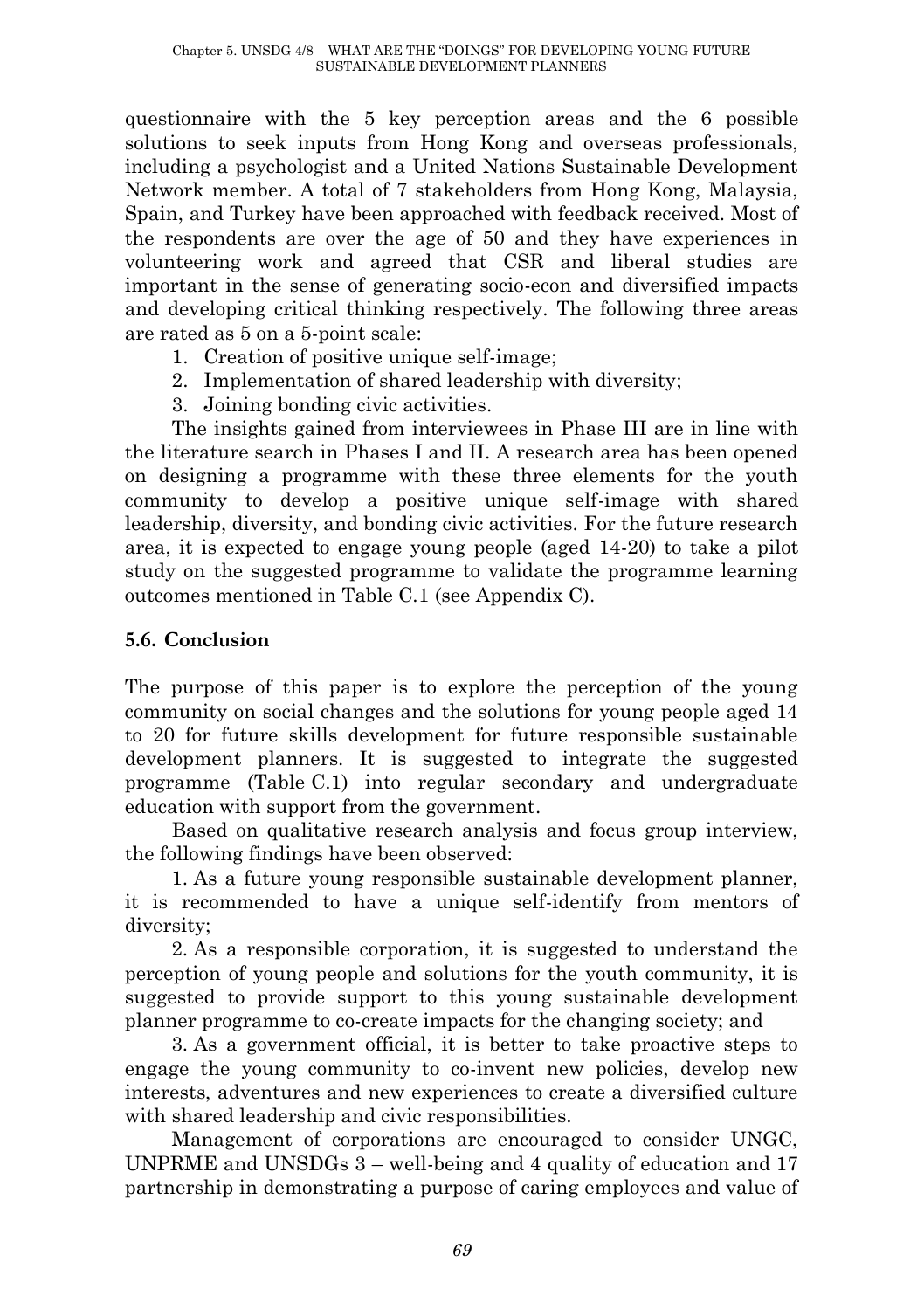co-creation to their staff aged 45 to 65 and enhancing the contents of future staff development activities with research, methods, on-going dialogue and partnership, for example, implementing a new service provided with technology to re-build their social network, boost the confidence and prevent dementia at an old age of employees aged from 45 to 65.

#### **References**

- 1. Barcelona, R. F., Hurd, A. R., & Bruggeman, J. A. (2011). A competency-based approach to preparing staff as recreation and youth development leaders. *New Directions for Youth Development, 130,* 121-139. https://doi.org/10.1002/yd.401
- 2. Cajazeira, J. (2008), Executive Briefing of ISO 26000 Guidance on Social Responsibility and HKQAA-HSBC CSR Index. *Hong Kong Quality Assurance Agency (HKQAA) Symposium.*
- 3. Chiu, S. W. (2010). *Social attitudes of the youth population in Hong Kong* (Public Policy Research Centre Report, Hong Kong Institute of Asia-Pacific Studies, The Chinese University of Hong Kong). Retrieved from http://www.cuhk.edu.hk/soc/a/Social\_attitudes\_youth\_hk.pdf
- 4. Chu, D. S. C. (2018). Media use and protest mobilization: A case study of umbrella movement within Hong Kong schools. *Social media + Society, 4*(1)*,* 1-11. https://doi.org/10.1177/2056305118763350
- 5. Dobbin, F., & Kalev, A. (2016). Why diversity programs fail. *Harvard Business Review,* 52-59.
- 6. Gharabaghi, K. (2010). In-service training and professional development in residential child and youth care settings: A three sector comparison in Ontario. *Residential Treatment for Children & Youth, 27*(2)*,* 92-114. https://doi.org/10.1080/08865711003712550
- 7. Gleeson, H. S., Rodriguez, C. A. O., Hatane, L., & Hart, D. (2018). Ending AIDS by 2030: The importance of an interlinked approach and meaningful youth leadership. *Journal of the International AIDS Society, 21*(S1). https://doi.org/10.1002/jia2.25061
- 8. Henness, S. A., Ball, A. L., & Moncheski, M. (2013). A community development approach to service-learning: Building social capital between rural youth and adults. *New Directions for Youth Development, 138,* 75-95. https://doi.org/10.1002/yd.20059
- 9. Neazy, S. N. (2020, January 2). Youth's aversion to politics [Blog post]. Retrieved fro[m https://www.newagebd.net/article/95284/youths-aversion-to-politics](https://www.newagebd.net/article/95284/youths-aversion-to-politics)
- 10. Palinkas, L. A., Holloway, I. W., Rice, E., , Hendricks Brown, C., Valente, T. W., & Chamberlain, P. (2013). Influence network linkages across implementation strategy conditions in a randomized controlled trial of two strategies for scaling up evidence-based practices in public youth-serving systems. *Implementation Science, 8*. https://doi.org/10.1186/1748-5908-8-133
- 11. Purbrick, M. (2019). A report of the 2019 Hong Kong protests. *Asian Affairs, 50*(4)*,* 465-487. https://doi.org/10.1080/03068374.2019.1672397
- 12. White, S. J. (2006) Leadership: Successful alchemy. *American Society of Health-System Pharmacy, 63*(16)*,* 1497-1503. https://doi.org/10.2146/ajhp060263